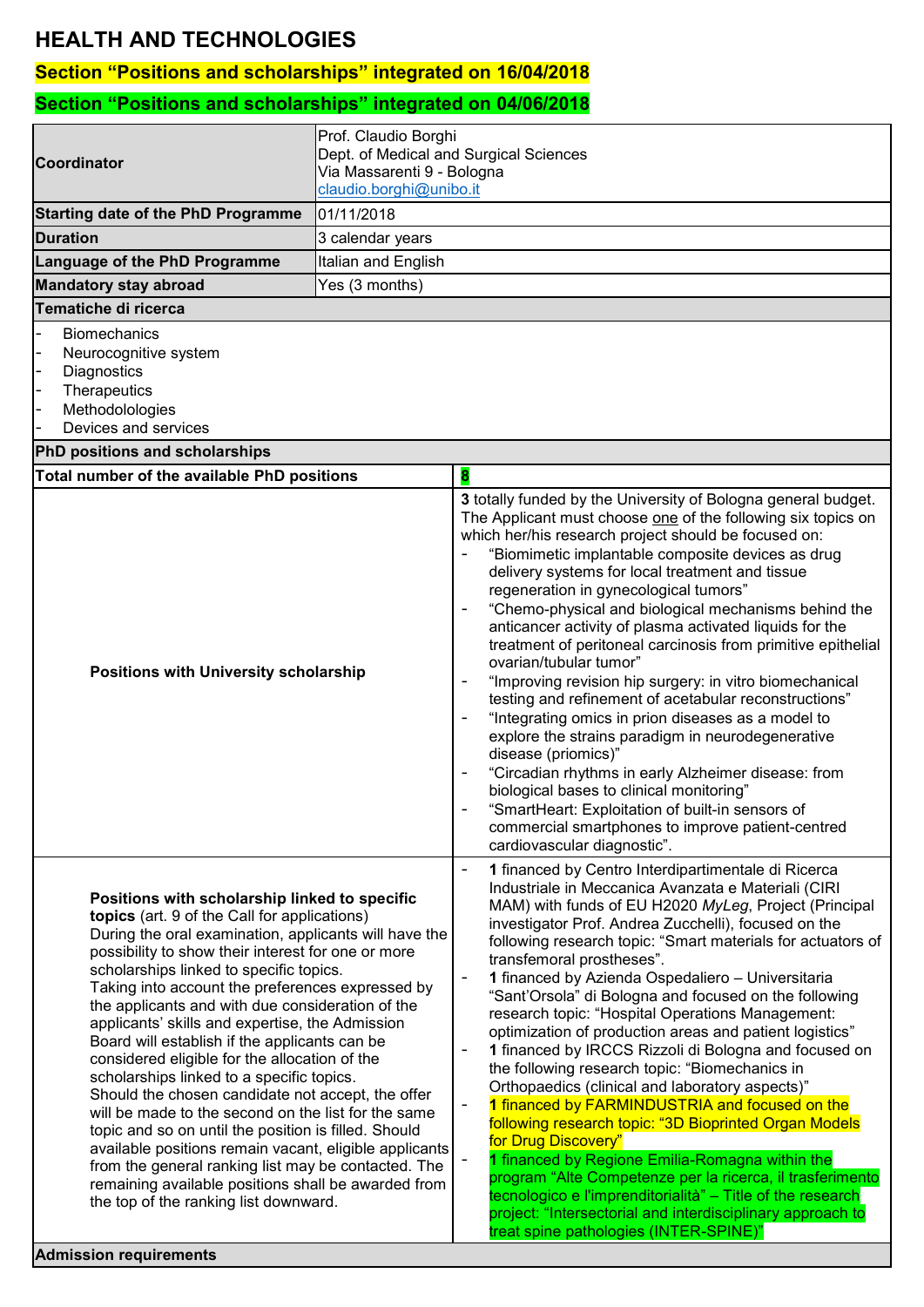Please, see art. 2 of the Call for applications

## **Mandatory documents to be attached to the application**

Please, see art. 3 of the Call for applications

**Further qualifications that may be attached to the application, if in possession of the applicant** (only qualifications attested by documents drawn up in Italian, English, French, German and Spanish shall be considered as valid and assessed by the Admission Board)

- Abstract of the second cycle master's degree thesis. Undergraduate applicants may submit the draft of the thesis approved by their supervisor (please, note that abstracts cannot exceed 5.000 characters, including spaces and formula possibly used. The above figure does not include: the title of thesis, the outline, and images such as graphs, diagrams, tables etc. - where present);
- No more than 2 reference letters signed by Italian and international academics and professionals in the research field, which do not form part of the Admission Board, attesting the suitability of the applicant and his/her interest for the scientific research.

Please, note that the above letters cannot be uploaded by applicants. When filling the online application form on [http://studenti.unibo.it,](http://studenti.unibo.it/) applicants will be only allowed to provide the email accounts of the requested

academic/professional. The latter shall receive an email from the University of Bologna providing for the instructions for uploading. Only letters in pdf format submitted before the expiry date and time of the Call shall be accepted.

- Multi-annual research project, with special emphasis on the activities to be completed during the first-year course. The proposal must meet the following requirements:
	- $\circ$  It must indicate in the cover page the research topic of the PhD Programme covered by the research project proposal and for which the applicant is applying
	- o It cannot exceed 20.000 characters, including spaces and formula possibly used. This figure does not include: the title of project, the outline, references and images (such as graphs, diagrams, tables etc - where present);
	- It must include: description of the project; expected results; lead-time for implementation; (proposed) criteria to be used to assess the findings obtained.
	- The research projects that successful applicants shall carry out during their doctoral career may possibly differ from the project proposed at the application stage. This shall be defined together with the supervisor and approved by the Academic Board.
- Motivational letter. This must include the reasons prompting the applicant to attend the PhD Programme and those relevant experiences and research interests, that make the applicant suitable for the specific PhD Programme (3.000 characters maximum, including spaces).
- List of the publications (monographs, articles published on scientific journals).
- List of the minor publications (conference papers, volume's chapters, etc.).
- List of the abstracts and posters presented during national and international conferences, etc.
- Professional Master courses (1st or 2nd level) relevant to the PhD Programme.
- Postgraduate vocational training programmes/specialisation programmes relevant to the PhD Programme.
- Summary of the thesis defended within the framework of Specialization Schools. The summary cannot exceed 1.500 characters
- Teaching activity carried out at university level
- Research activity of any kind whether basic, applied, translational, etc. carried out in any capacity, including when covered by research grants, and as a staff member of research projects
- Work activity
- Vocational internships
- Curricular and non-curricular training and guidance internships
- Foreign languages
- Study periods completed by students outside their countries of origin (e.g. Erasmus programme or other similar mobility programmes)

Other qualifications attesting the suitability of the applicants (scholarships, prizes, etc)

| Admission exams (art. 4 of the call for applications)   |                 |                                                                                                                                                                |                                                                                                                                                                                                                                                                                                                    |  |  |  |
|---------------------------------------------------------|-----------------|----------------------------------------------------------------------------------------------------------------------------------------------------------------|--------------------------------------------------------------------------------------------------------------------------------------------------------------------------------------------------------------------------------------------------------------------------------------------------------------------|--|--|--|
| <b>Examination</b><br>type                              |                 | <b>Schedule</b> (please, note that applicants shall not receive any<br>communication concerning the exams schedule)                                            | <b>Examination results publication</b> (please,<br>note that applicants shall not receive any<br>communication concerning the publication<br>of results)                                                                                                                                                           |  |  |  |
| Qualifications<br>and research<br>project<br>evaluation | Non-presential. |                                                                                                                                                                | The results of the qualifications and<br>research project evaluation shall be<br>available online starting from 31/05/2018<br>at the page http://studenti.unibo.it (please,<br>select: "summary of the requests in<br>progress" - "see detail" and open the pdf<br>file "risultati valutazione titoli e progetto") |  |  |  |
| Oral<br>examination                                     | <b>IDate</b>    | 05/06/2018<br>In case that the oral examination<br>cannot be completed in one day due to http://studenti.unibo.it starting from<br>exam schedule shall be made | The results of the oral examination shall be<br>available on the webpage<br>the large number of applicants, the oral 20/06/2018 (please, select "summary of<br>the requests in progress" - "see detail" and                                                                                                        |  |  |  |